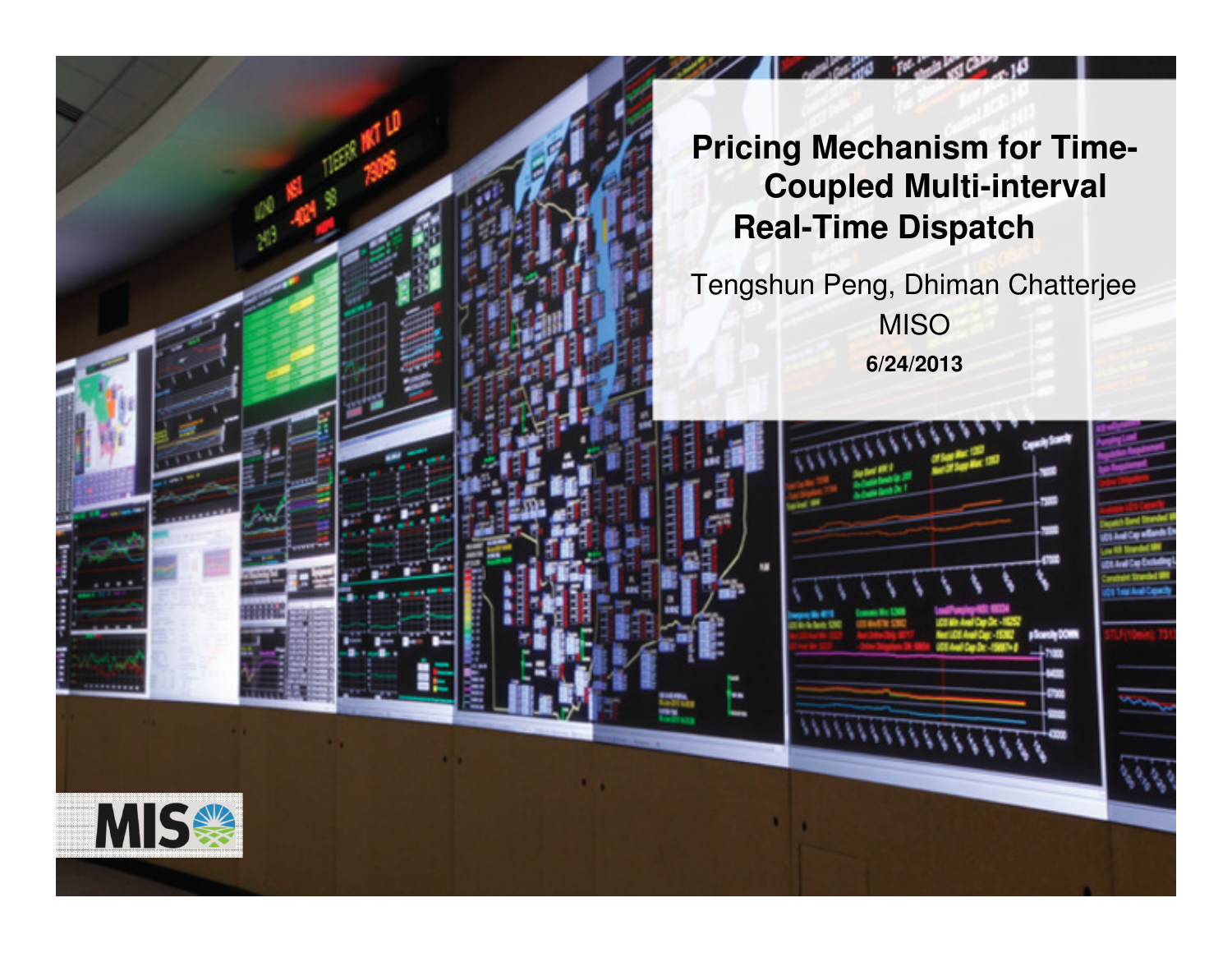# **Outline**

- **Background**
- **Proposed method**
- **Simple Example**
- **Alternate method**•
- **Future work**

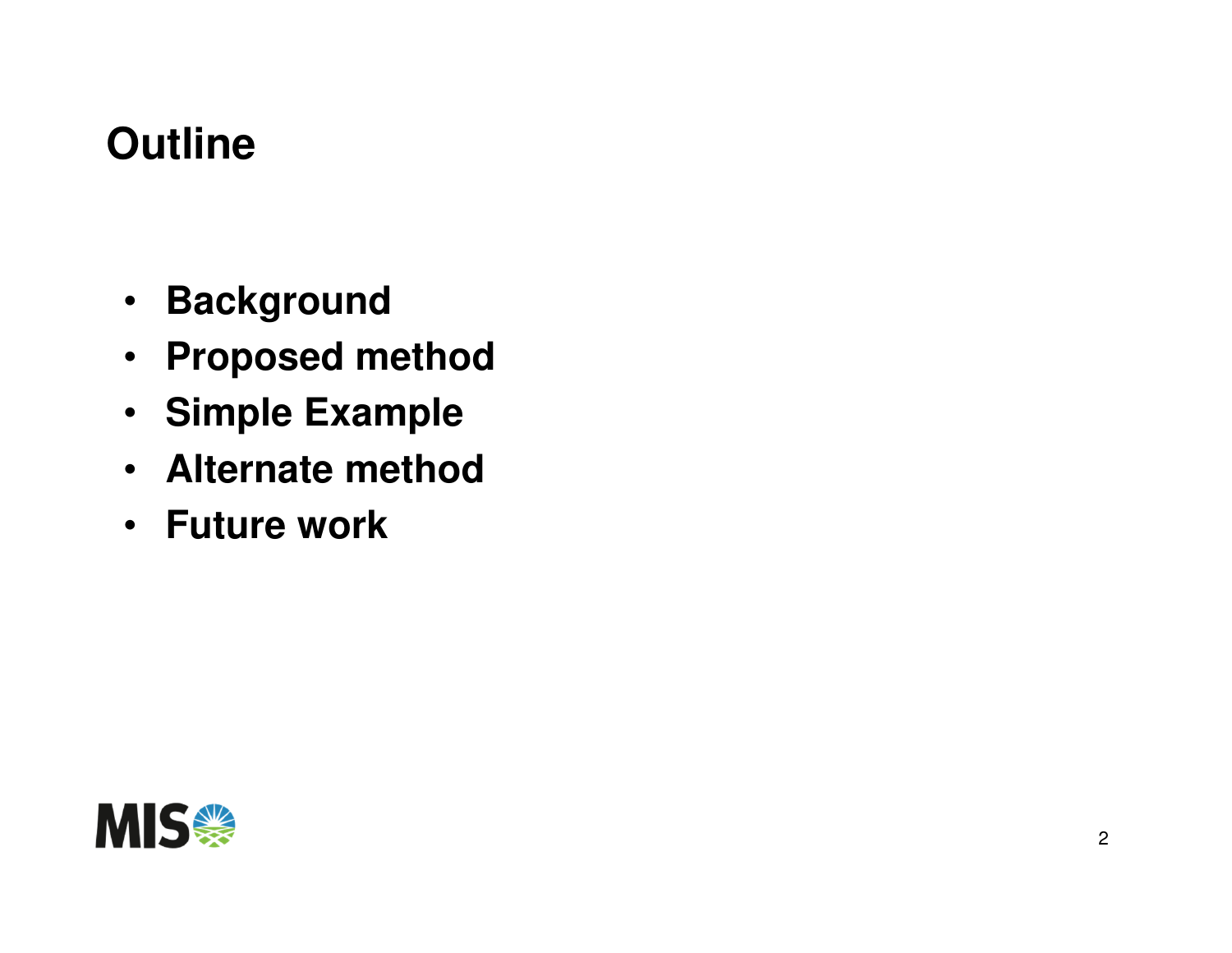# **Background**

- $\bullet$  **MISO is evaluating whether to use a Look Ahead Dispatch for their Real Time SCED engine**
- $\bullet$  **Current single interval SCED may result in sub-optimal overall solution due to time horizon based on single point**
	- – Time coupled multiple interval dispatch addresses this shortcoming
- **LAD would have a look ahead time horizon of 1 hour, with 15 minute granularity**
	- Only first interval would provide financially binding dispatch target

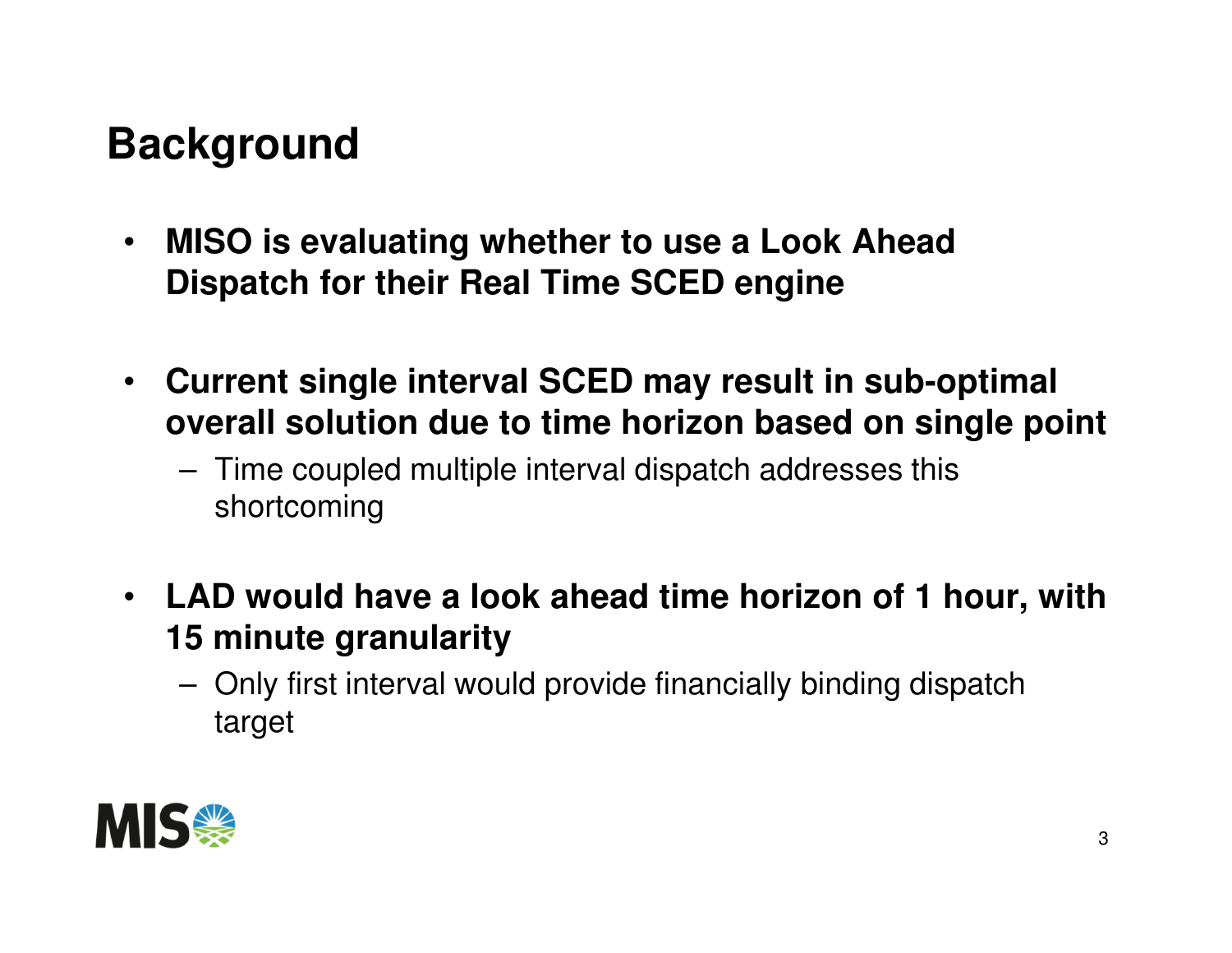# **Background**

- $\bullet$  **MISO Benefit study indicates benefits of LAD implementation**
	- Substantial production cost savings.
	- – Reduction in scarcities due to better pre-positioning of generation resources
- $\bullet$  **MISO Staff is also evaluating different ex-post pricing engines to compliment LAD dispatch solution.** 
	- – Single interval ELMP will be in MISO production system mid 2014.
	- Now the issue will focus on how to apply multiple interval ELMP in the Real Time market.

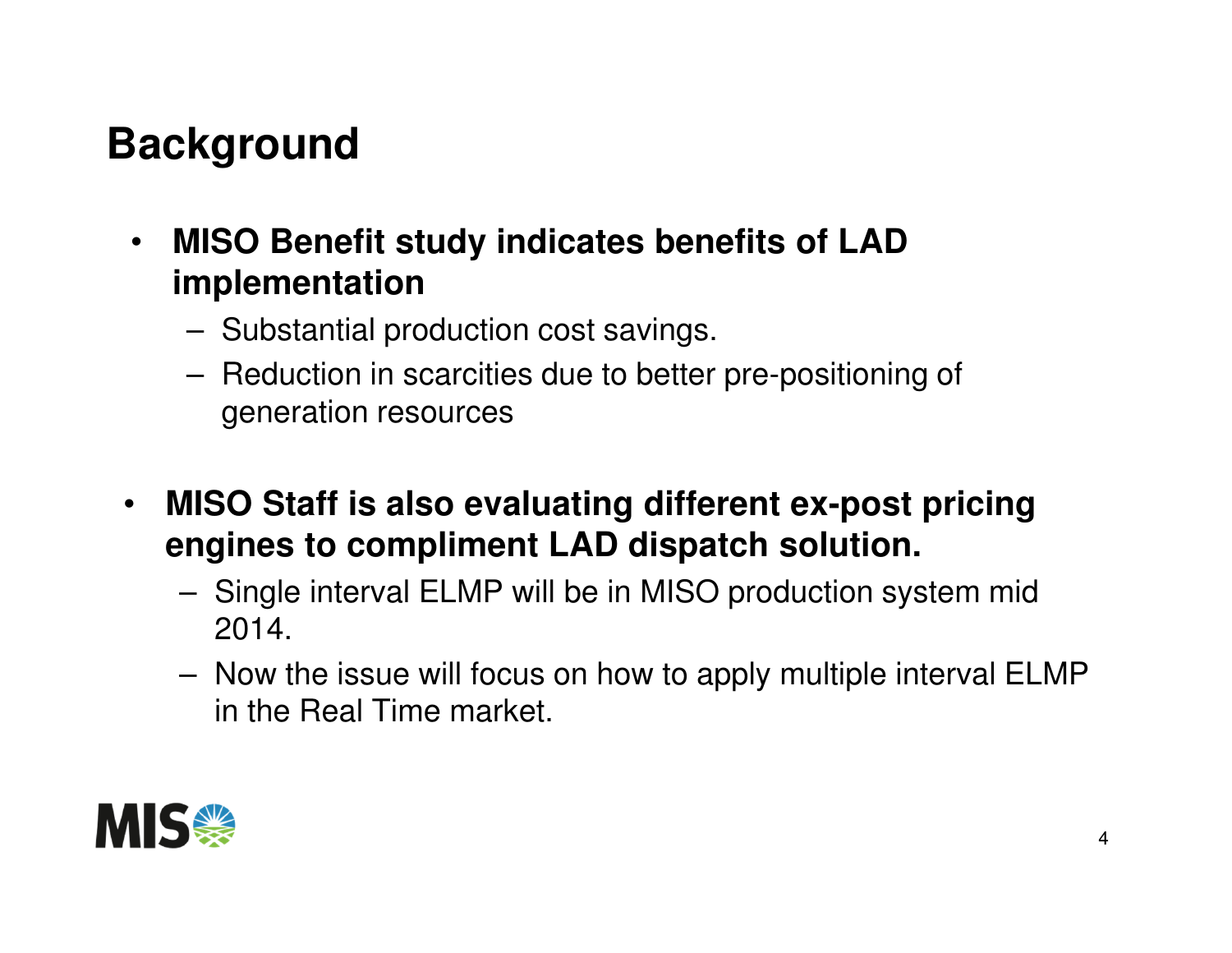## **Issues associated with multiple interval ELMP in the Real Time market**

**Cost shifting from interval to interval**

- **Future forecast information will affect current operation in both commitment and dispatch**
	- Should both dispatch and commitment costs be considered in ex-post price calculations?

#### • **Current operations affected by past operation decisions**

- – Should the costs incurred in the past be considered in ex-post price calculations?
- If commitment costs are considered in pricing, then we need to evaluate re-commitment.

#### • **Should all costs be reflected in prices?**

- –Which parts of cost should be reflected in prices?
- – When forecast information is off, should we still reflect costs incurred in the past?

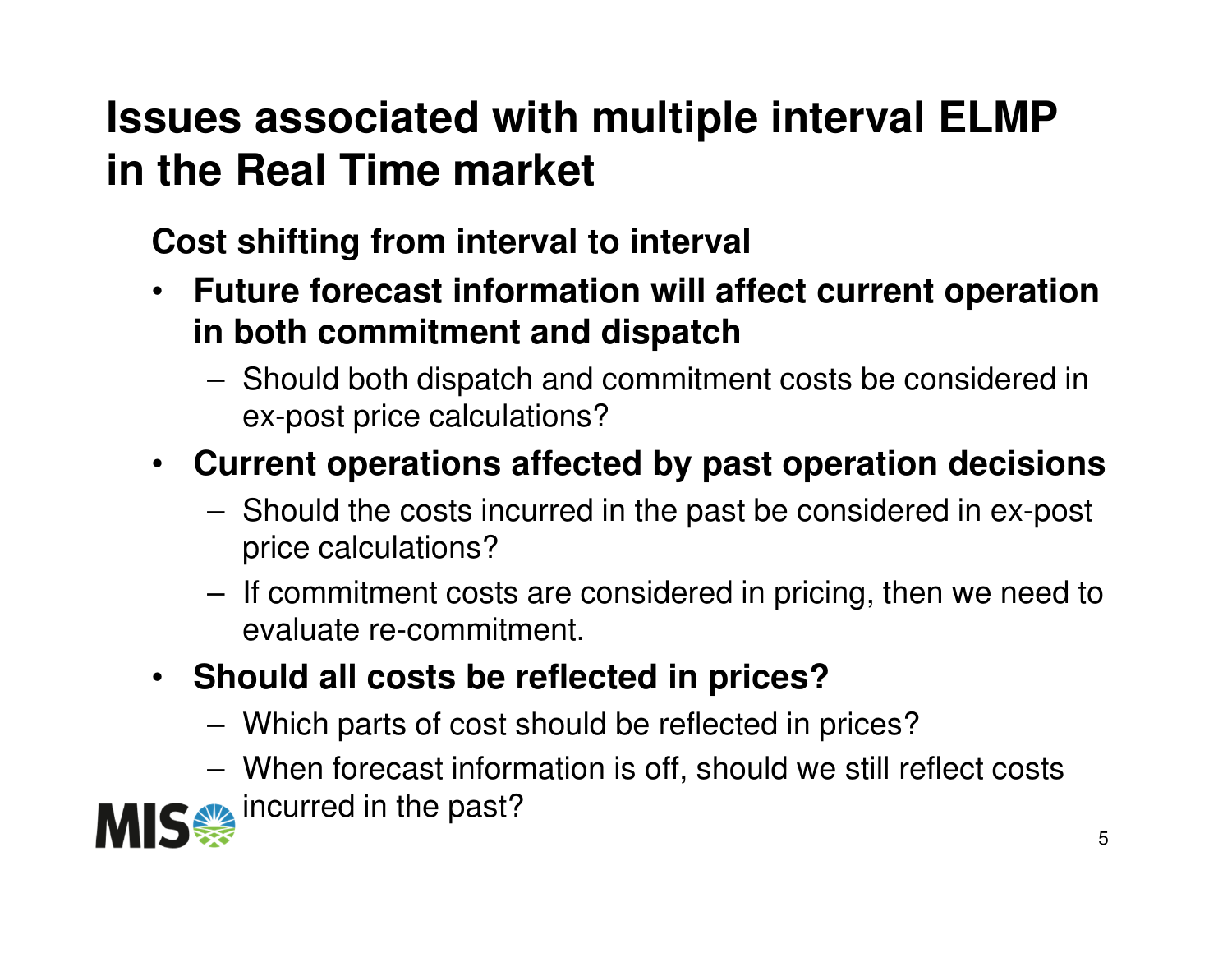# **Goals Suggested for RT pricing**

- $\bullet$  . **Treat DA commitment separate from RT commitment.**
	- –Assume DA commitment is fixed in RT.
- **If resource was not committed in the past, we should not go back and commit it.**
	- – When modeling historical periods, only units physically committed in the RT market should be online in the real time pricing engine.
- **Allow commitment related costs incurred in the past to affect future prices – so long as costs were incurred to meet forecast needs in the future.**
- • **If past actions lead to sub-optimal position in present, prices going forward should reflect costs of reacting to existing conditions.**

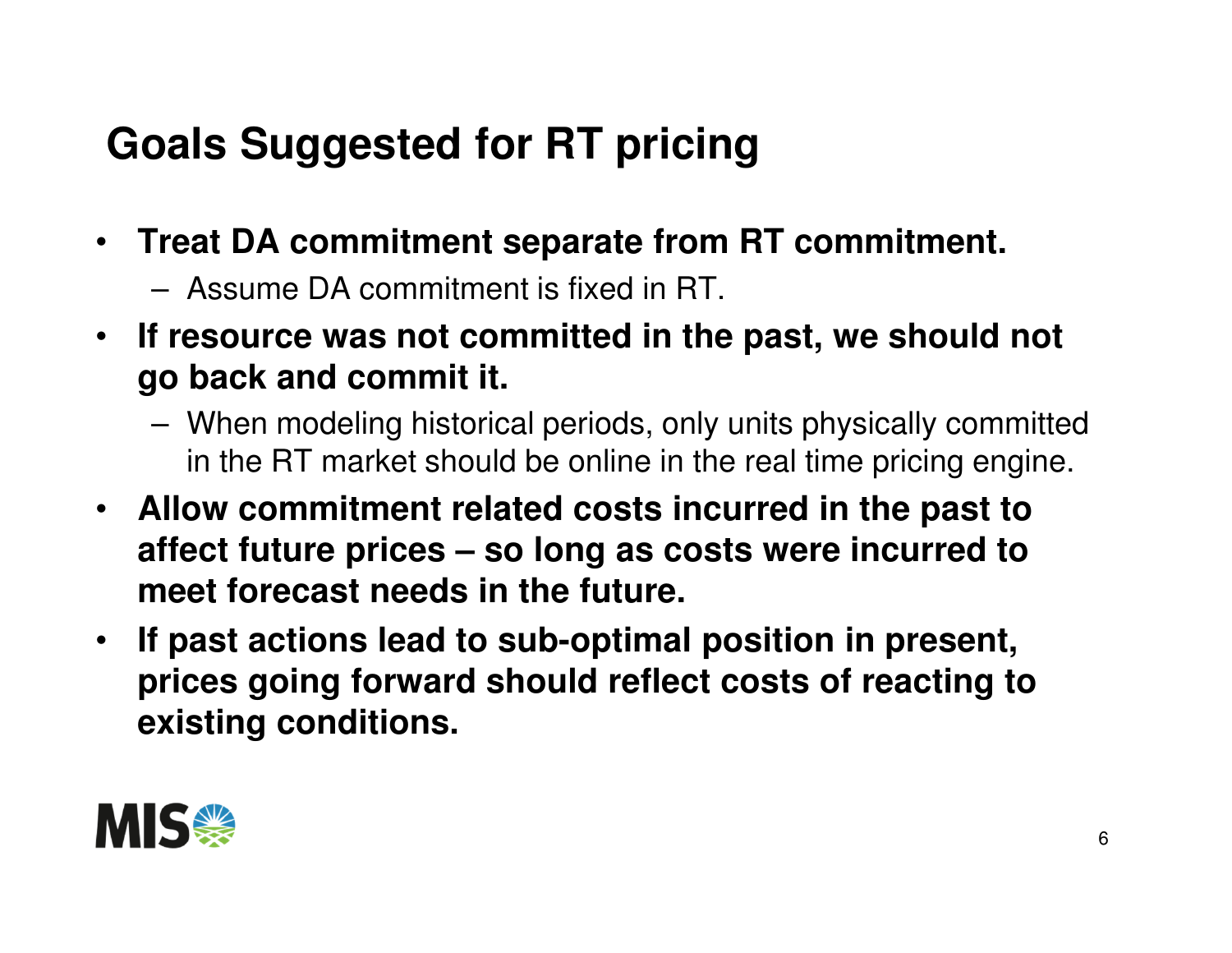### **Recommended High Level Design for ex-post price calculation under LAD**

- $\bullet$  **To address suggested goals, the following guiding principals for pricing under LAD Dispatch engine are proposed:**
	- – Costs incurred in the past for real time operations should be reflected in the current price calculation
	- If forecast information is way off, then cost occurring in the past should be treated as sunk costs
	- – For past periods, only physically committed units should be considered in ex-post price calculation process
		- Dispatch costs for physically committed, non-fast start units
		- Commitment *and* dispatch costs for physically committed fast start units

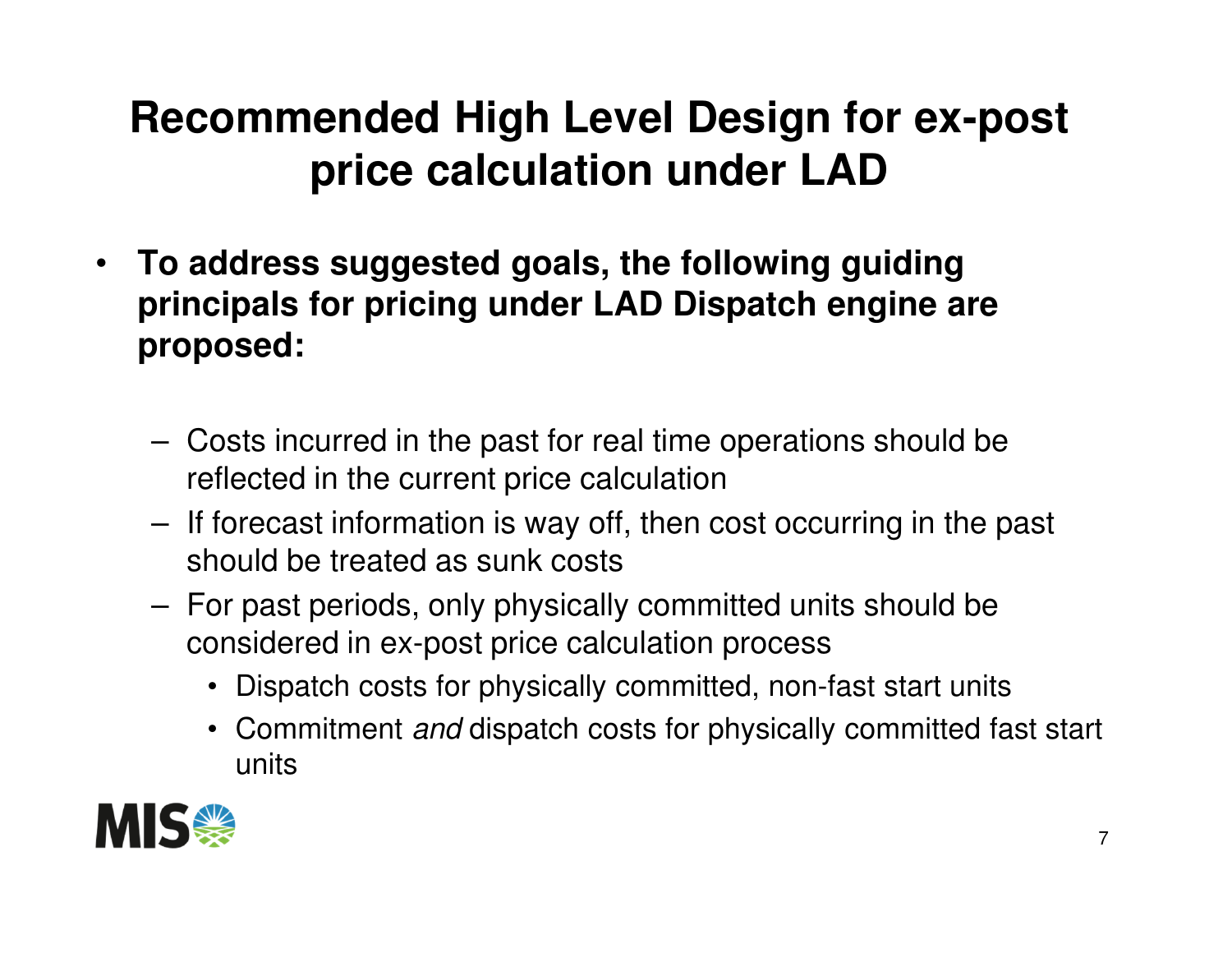## **Recommended High Level Design for LAD price calculation**

• **Simplified mathematical model**

$$
\min \sum_{t=t_s}^{t_e} \left( \sum_i \text{GenCost}_{it}(g_{it}) \right)
$$

$$
-ramp_{it} \leq g_{it} - g_{it-1} \leq ramp_{it} \quad \forall i, t
$$
\n
$$
\sum_{i \in G} g_{it} = D_t, \qquad \forall t
$$
\n
$$
Ecommin_{it} \leq g_{it} \leq Ecommax_{it} \quad \forall i, t
$$
\n
$$
t_s, starting period
$$
\n
$$
t_e, ending period
$$

 $\bullet$  **Assume**  ∗ **represents the target study period. When the**  $\boldsymbol{f}$  **orecast is off,**  $\boldsymbol{t}_s < \boldsymbol{t}_*$  **. When the forecast is accurate,**  $\boldsymbol{t}_s$  $\mathit{GenCost}_{it}(g_{it})$  can include commitment costs depending on the  $s = t_*$  . **type of unit.**

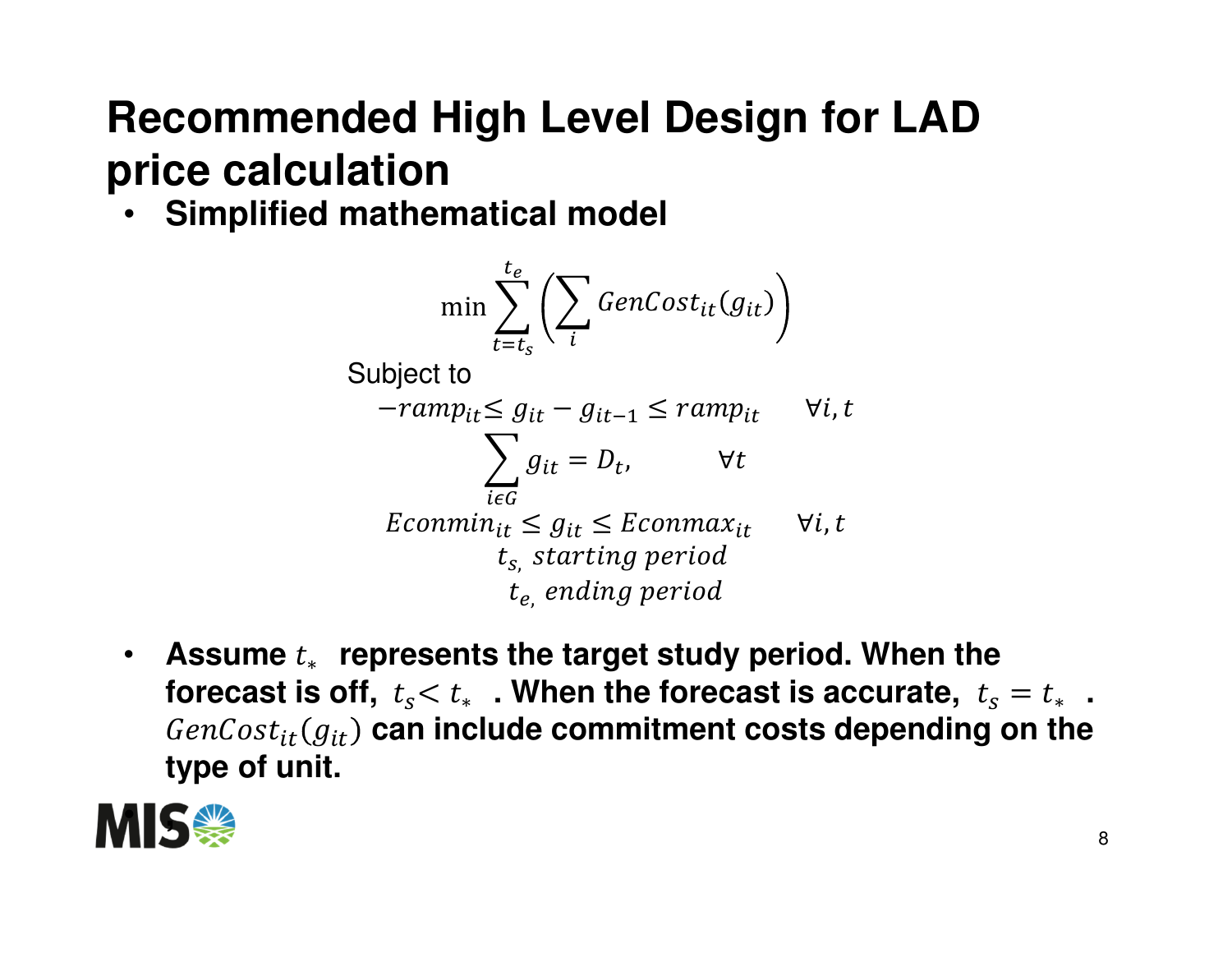$\bullet$ **Consider the following 2 unit, 3 interval example:** 

| Unit                    | Econ Min<br>(MW) | (MW)         | Econ Max Energy Offer<br>(\$/MWh) | Ramp Rate<br>(MW/Interval) |
|-------------------------|------------------|--------------|-----------------------------------|----------------------------|
| $\overline{\mathsf{A}}$ | 20               | 100          | 35                                | $\overline{2}$             |
| B                       |                  | 100          | 25                                | 100                        |
|                         |                  |              |                                   |                            |
| Period                  |                  | $\mathbf{2}$ | 3                                 |                            |
| Load (MW)               | 110              | 130          | 132                               |                            |

- $\bullet$ Assume the dispatch will look forward 1 interval.
- $\bullet$ The total dispatch study horizon is 2 intervals.

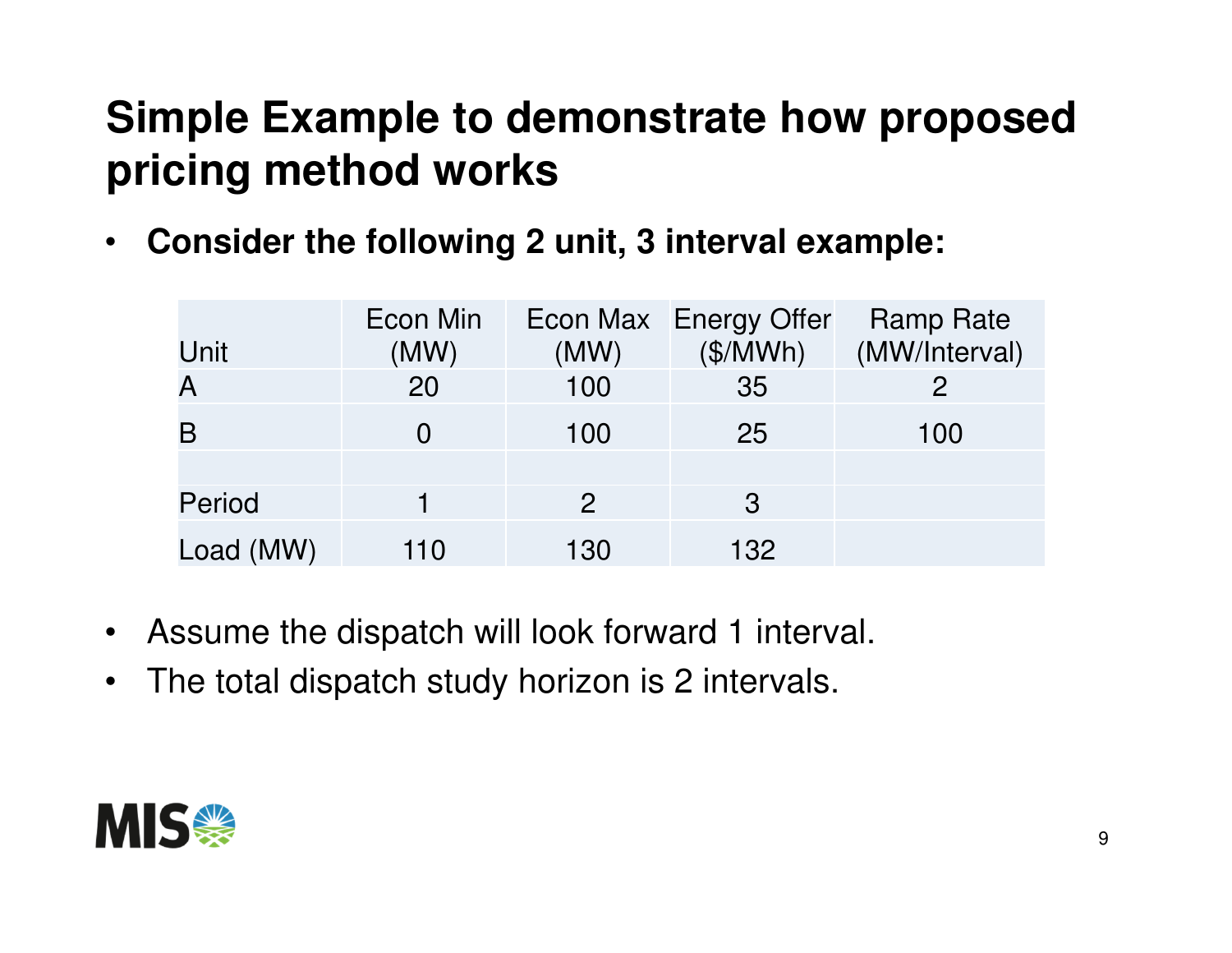• **Assume look back horizon of 1 interval and forecast information is the same as time moving forward**

**First run: Both dispatch and pricing study horizon intervals 1-2 (no look back)**

|      | Dispatch (MW)                                                                         |          | Price (\$/MWh)   |                                |  |
|------|---------------------------------------------------------------------------------------|----------|------------------|--------------------------------|--|
| Unit | Interval 1 settlement Interval 2 indicative Interval 1 settlement<br>binding interval | dispatch | binding interval | Interval 2<br>indicative price |  |
| A    | 28                                                                                    | 30       | 25               | 45                             |  |
|      | 82                                                                                    | 100      | 25               | 45                             |  |

**Second run: Dispatch study horizon is intervals 2-3, pricing study horizon is intervals 1-3, with look back of 1 interval**

|      | Dispatch (MW)                                |                                      | Price (\$/MWh)                 |                                                                   |                                   |  |
|------|----------------------------------------------|--------------------------------------|--------------------------------|-------------------------------------------------------------------|-----------------------------------|--|
| Unit | Interval 2<br>settlement binding<br>interval | interval 3<br>indicative<br>dispatch | Interval 1<br>indicative price | Interval 2<br>settlement<br>binding interval                      | interval 3<br>indicative<br>price |  |
| A    | 30                                           | 32                                   | 25                             | 45                                                                | 35                                |  |
| B    | 100                                          | 100                                  | 25                             | 45                                                                | 35                                |  |
| TL:. | بمالات ممر                                   |                                      |                                | $\sqrt{M}$ $\sqrt{M}$ $\sqrt{M}$ $\sqrt{M}$ $\sqrt{M}$ $\sqrt{M}$ |                                   |  |

• **This method produces the same price (\$45/MWh) for interval 2 in both pricing runs**

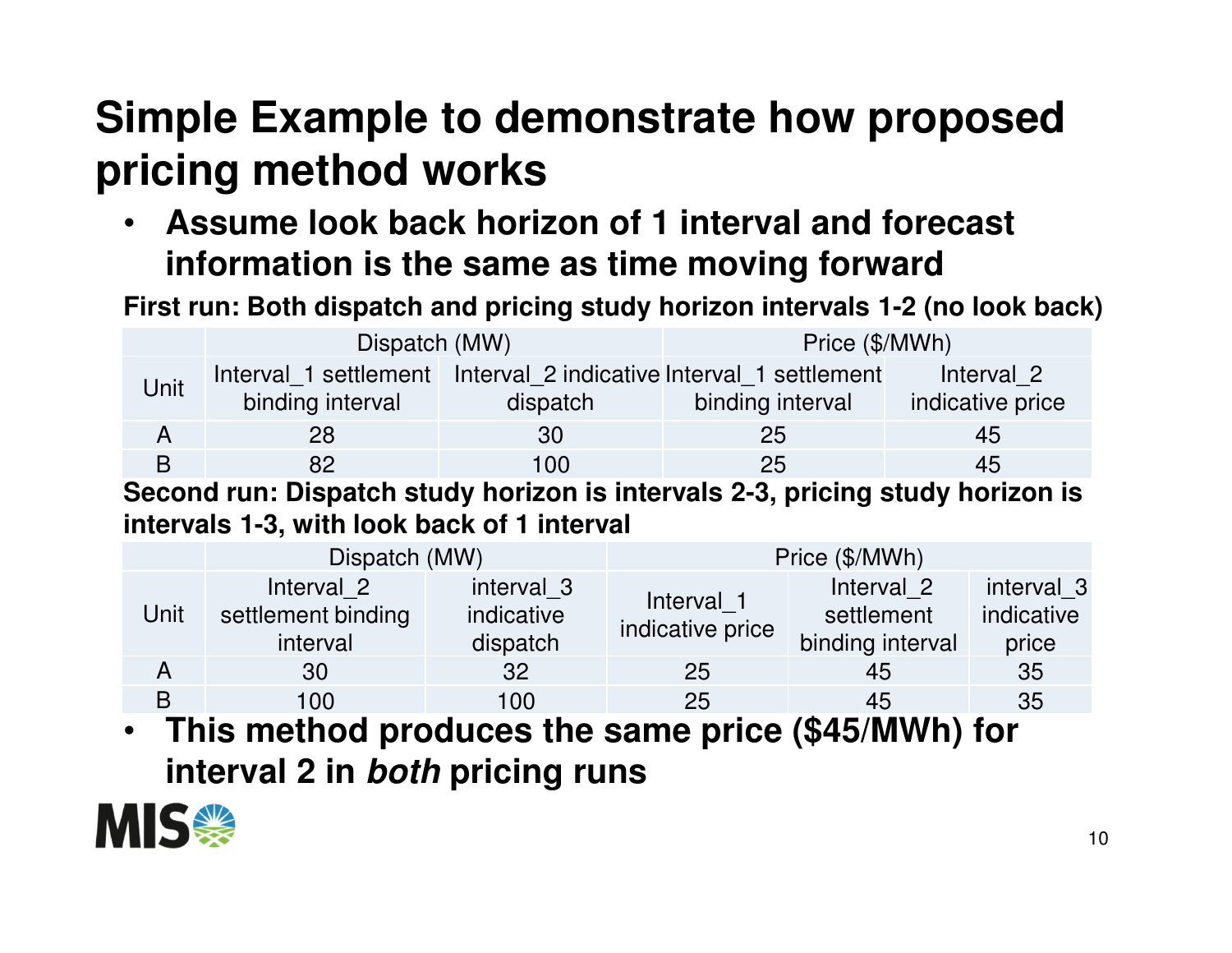• **Assume look back horizon of 1 interval and first assume forecast information is the same as time moving forward**

|      | Dispatch (MW)                                   |                                      | Price (\$/MWh)                                  |                                |
|------|-------------------------------------------------|--------------------------------------|-------------------------------------------------|--------------------------------|
| Unit | Interval 1<br>settlement<br>binding<br>interval | Interval_2<br>indicative<br>dispatch | Interval 1<br>settlement<br>binding<br>interval | Interval 2<br>indicative price |
| A    | 28                                              | 30                                   | 25                                              | 45                             |
| R    | 82                                              | 100                                  | 25                                              | 45                             |

• **This method produces the same price (\$45/MWh) for interval 2 in both pricing runs**

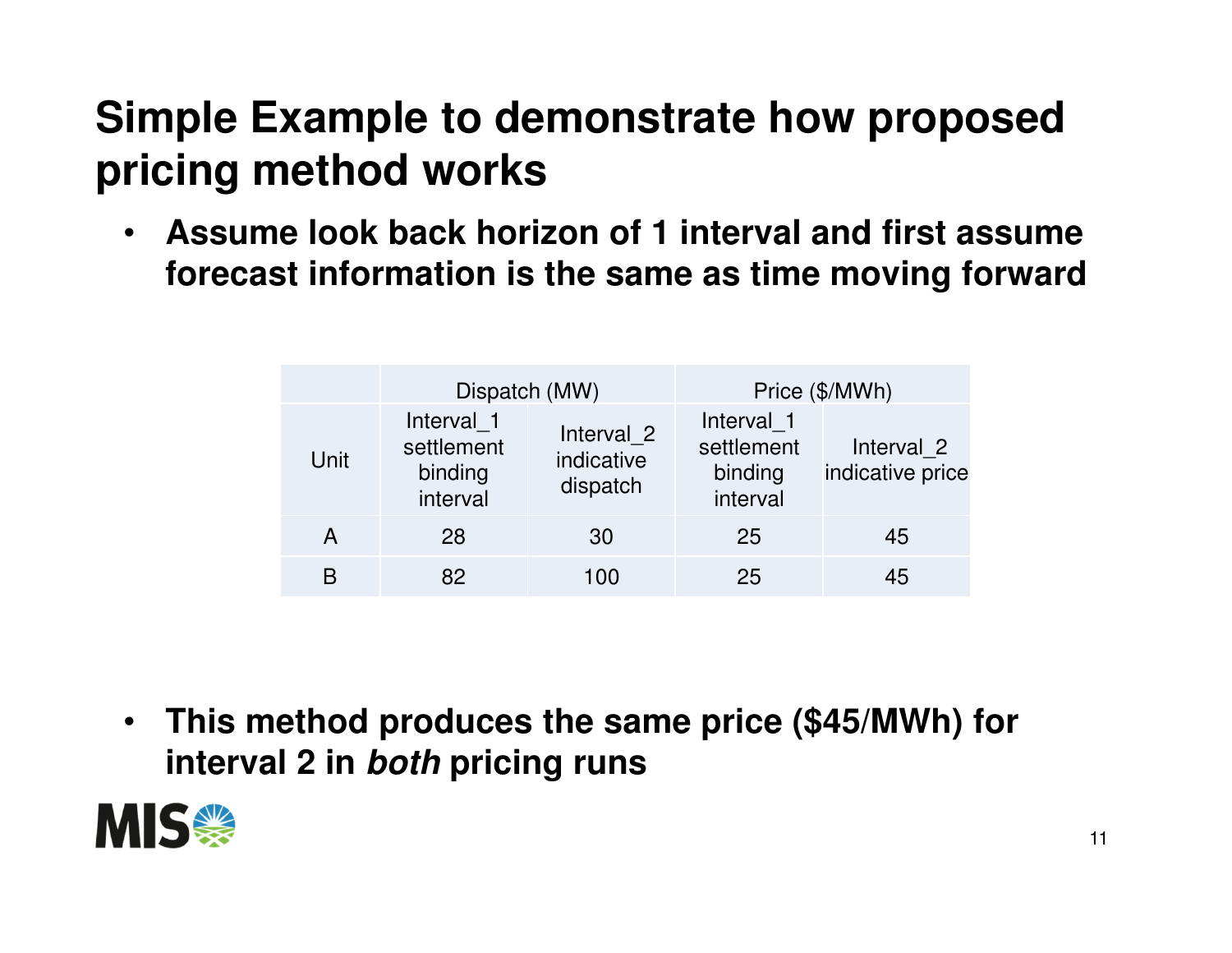- $\bullet$  Now assume forecast information will change as time moves forward
	- At interval 1, the forecast load for interval 2 is 130MW
	- AT INTANIAL Z TNA HNOSTAN TORACSKI IOSO TOR INTANIAL Z At interval 2, the updated forecast load for interval 2 now is 121MW, which means the load forecast was off in interval 1

| Load forecast at Interval 1 |           |          |                |     |  |
|-----------------------------|-----------|----------|----------------|-----|--|
|                             | Period    |          | $\mathcal{P}$  | 3   |  |
|                             | Load (MW) | 110      | 130            | N/A |  |
| Load forecast at Interval 2 |           |          |                |     |  |
|                             | Period    | (actual) | $\overline{2}$ | 3   |  |
|                             | Load (MW) | 110      | 121            | 123 |  |

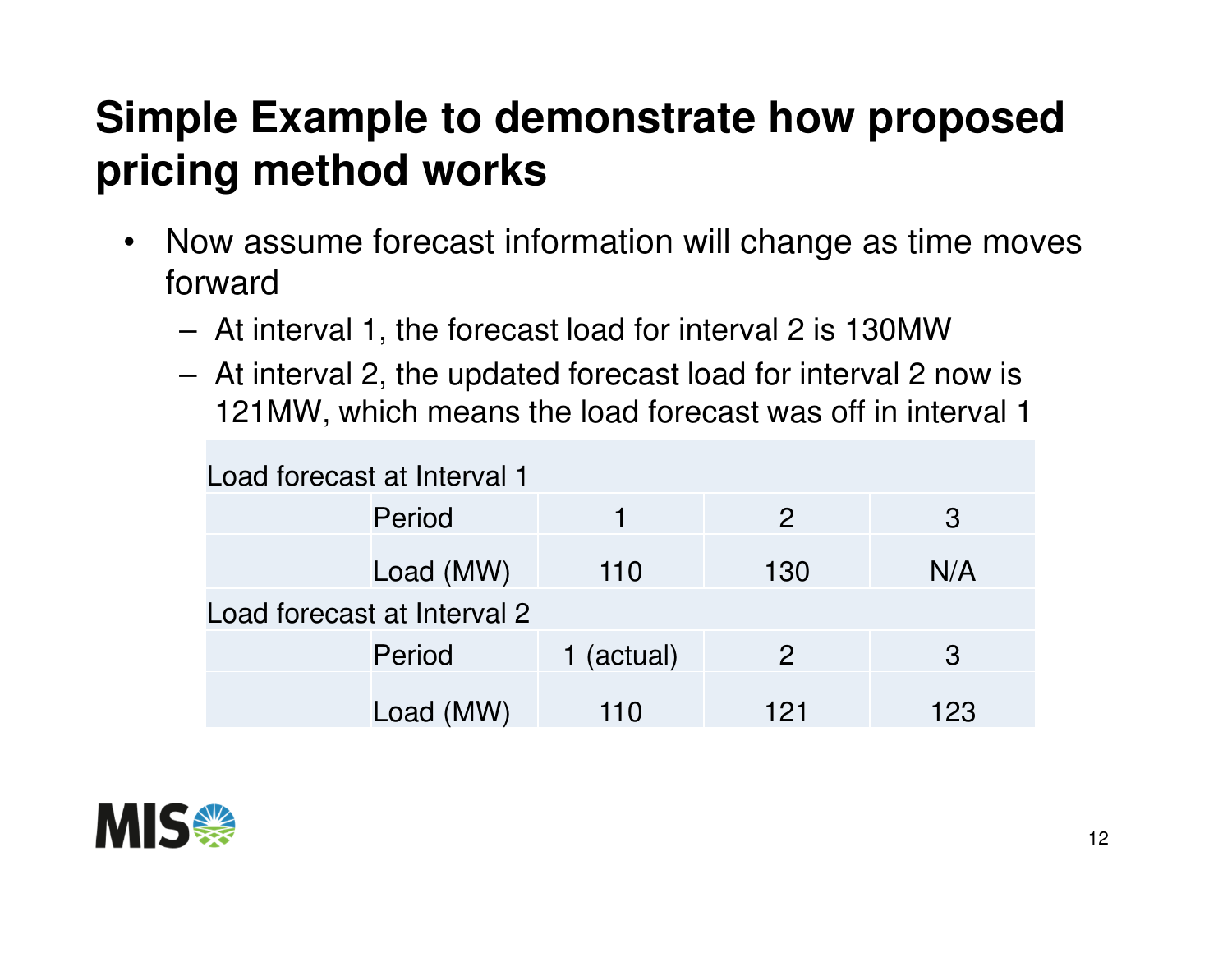- $\bullet$  Now assume forecast information will change as time moving forward and in this case
	- At interval 1, the forecast load for interval 2 is 130MW
	- –The dispatch and pricing run results are:

| First Run: Both dispatch and pricing study period from 1-2 |                                |                        |                                |                                |  |  |
|------------------------------------------------------------|--------------------------------|------------------------|--------------------------------|--------------------------------|--|--|
|                                                            | Dispatch (MW)                  |                        | Price (\$/MWh)                 |                                |  |  |
|                                                            | Interval 1                     | Interval 2             | Interval 1                     |                                |  |  |
|                                                            | settlement binding<br>interval | indicative<br>dispatch | settlement<br>binding interval | Interval 2<br>indicative price |  |  |
|                                                            |                                |                        |                                |                                |  |  |
| $\overline{\mathsf{A}}$                                    | 28                             | 30                     | 25                             | 45                             |  |  |
| B                                                          | 82                             | 100                    | 25                             | 45                             |  |  |

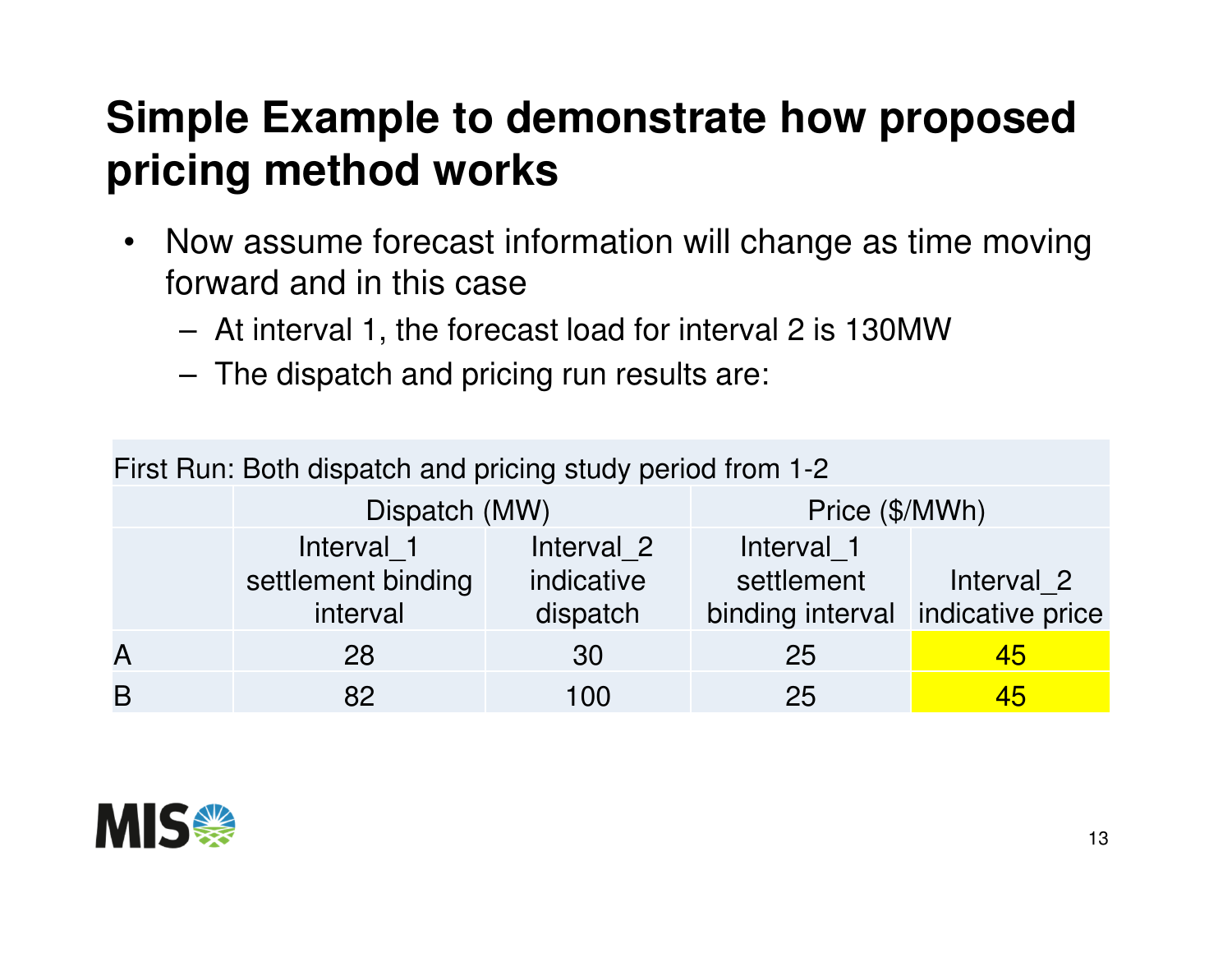$\bullet$  At interval 2, the updated forecast load for interval 2 now is 121MW, which means the load forecast for interval 2 at interval 1 was off. Under this situation, costs incurred before interval 2 will be treated as sunk costs. So we will set  $t_{\rm s}$  $s=t_*$ 

| Second Run: Both dispatch and pricing study period from 2-3 |               |            |                |                       |  |  |
|-------------------------------------------------------------|---------------|------------|----------------|-----------------------|--|--|
|                                                             | Dispatch (MW) |            | Price (\$/MWh) |                       |  |  |
|                                                             | Interval 2    |            | Interval 2     |                       |  |  |
|                                                             | settlement    | interval 3 | settlement     | interval <sub>3</sub> |  |  |
|                                                             | binding       | indicative | binding        | indicative            |  |  |
|                                                             | interval      | dispatch   | interval       | price                 |  |  |
|                                                             | 21            | 23         | 35             | 35                    |  |  |
|                                                             | 100           | 100        | 35             | 35                    |  |  |

 $\bullet$  Interval 2's price drop to \$35/MWh occurs because we do not consider costs incurred in the past.

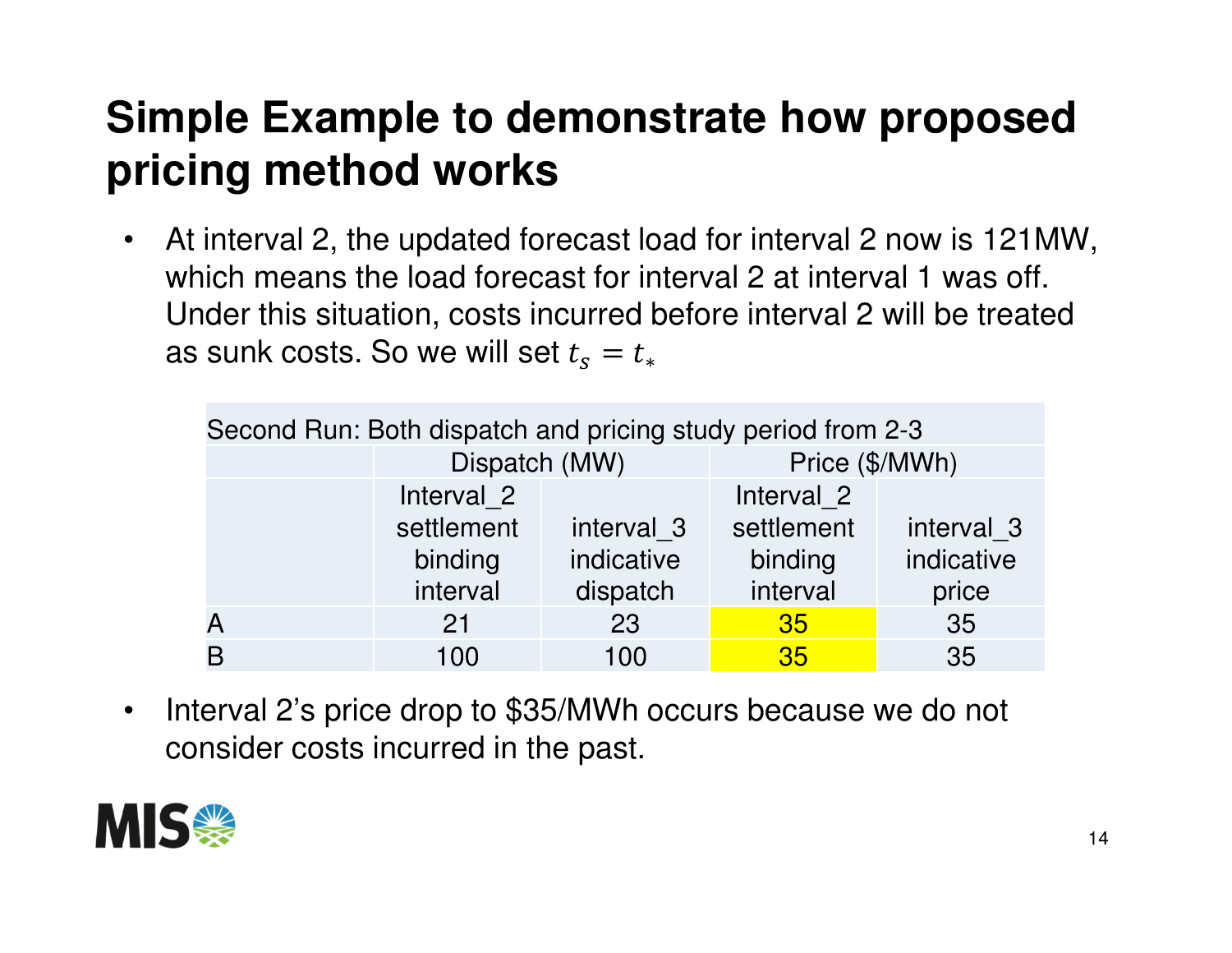# **Challenges of the proposed price calculation method**

- $\bullet$  **Duration of Look Back horizon**
	- – MISO current design:
		- Look Ahead Commitment has 3 hour look ahead horizon over which it can commit/de-commit units
		- Look Ahead Dispatch has 1 hour horizon over which it can redispatch units
- $\bullet$  **Should ex-post Price Engine have 1 hour look back horizon?**
	- – For periods prior to present/target period, all information is fixed. What if a unit is not following ISO's dispatch signal? Should we treat these part of units differently?
	- – What criteria is used to determine whether forecast information is off?

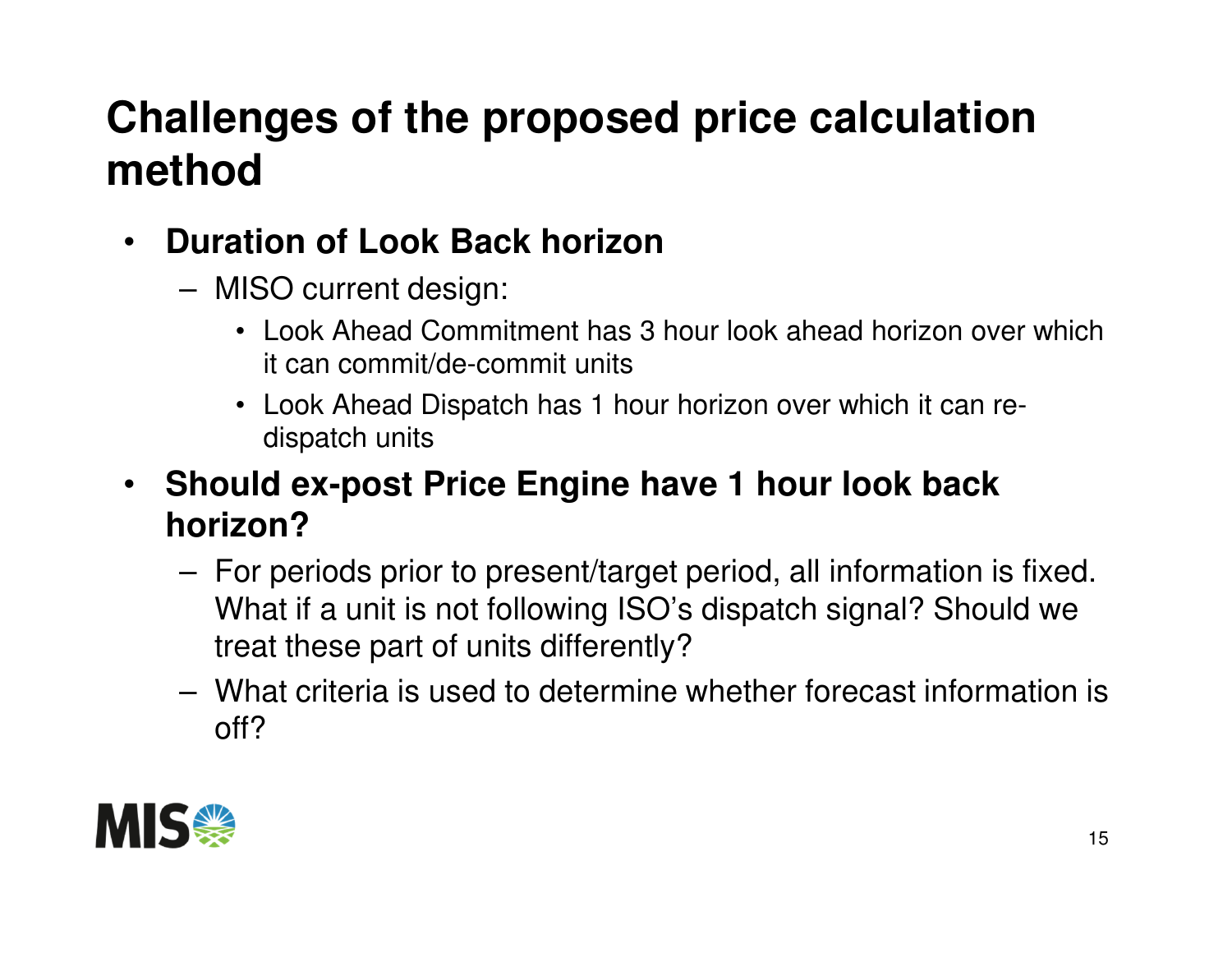#### **Alternate pricing method for LAD**

- $\bullet$  **Main challenges of the proposed method are associated with how to treat costs incurred in past**
- • **If we ignore all the costs incurred in the past, then the pricing model under LAD will be similar to the dispatch model, which can be expressed as:**

$$
\min \sum_{t=t_*}^{t_e} \left( \sum_i GenCost_{it}(g_{it}) \right)
$$

Subject to

$$
-ramp_{it} \leq g_{it} - g_{it-1} \leq ramp_{it} \quad \forall i, t
$$

$$
\sum_{i \in G} g_{it} = D_t, \qquad \forall t
$$

 $E$ conmin<sub>it</sub>  $\leq g_{it} \leq E$ conmax<sub>it</sub>  $\forall i, t$  $t_*$  starting period which is target priod  $t_e$  ending period

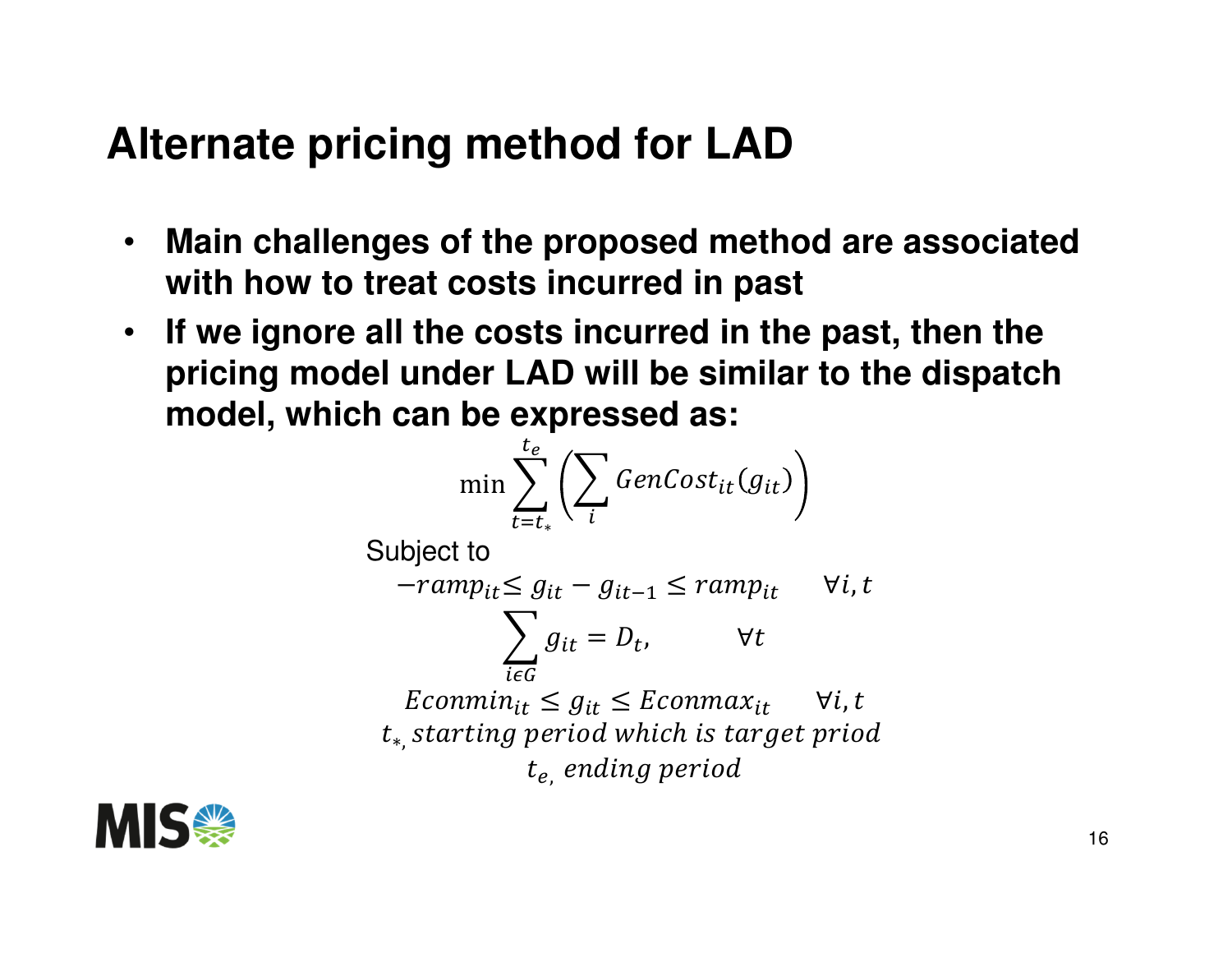#### **Alternate pricing method for LAD**

**Potential issue with the alternate pricing method for LAD**

- $\bullet$  **Possible sudden price reductions caused by ignoringcosts incurred in previous intervals**
	- –Extra uplift
	- –Unit may not want to follow ISO's dispatch signal